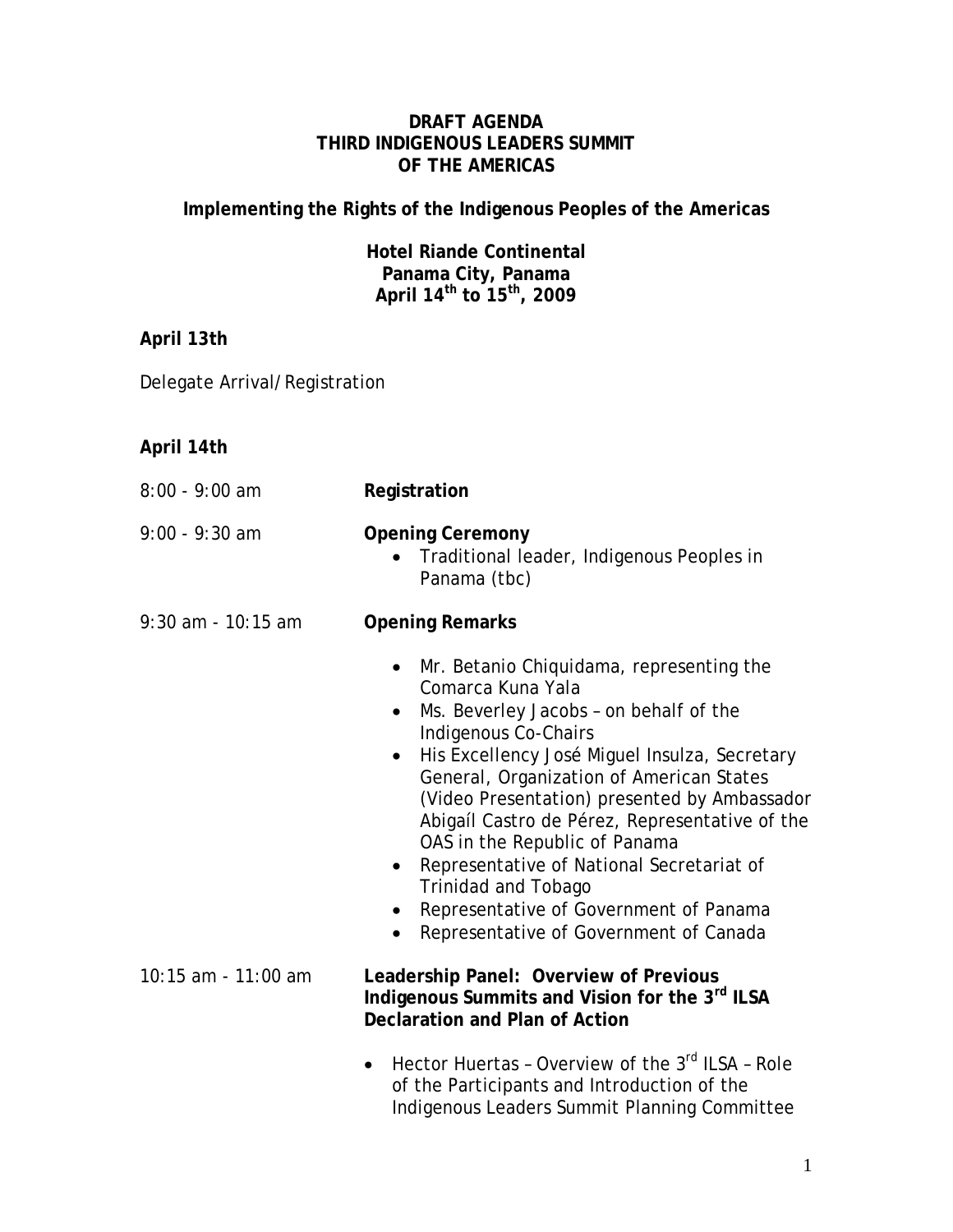|                                  | Regional Chief Wilton Littlechild - Overview of<br>$\bullet$<br>First Indigenous Summit<br>Grand Chief Edward John - Overview of Second<br>$\bullet$<br>Indigenous Summit                                                                               |
|----------------------------------|---------------------------------------------------------------------------------------------------------------------------------------------------------------------------------------------------------------------------------------------------------|
| April 14 <sup>th</sup> Continued |                                                                                                                                                                                                                                                         |
| 11:00 am - 13:00 pm              | Overview of Draft 3 <sup>rd</sup> ILSA Declaration (To include<br>reading of the draft document, discussion, and<br>introduction of the Technical Committee, as well<br>as a contextual description of the V Summit Draft<br>Declaration of Commitment) |
|                                  | Celeste McKay and Carlos Chex, Moderators                                                                                                                                                                                                               |
| 13:00 - 14:30 pm                 | Lunch<br>Note: Indigenous Women's Caucus and Indigenous<br>Youth Caucus to meet at this time (further meeting<br>times to be established by the Caucuses)                                                                                               |
| 14:30 - 16:00 pm                 | Overview of Draft 3rd ILSA Plan of Action (To<br>include reading of the draft document and<br>discussion)                                                                                                                                               |
|                                  | Albert Deterville, Moderator                                                                                                                                                                                                                            |
| $16:00 - 17:30$ pm               | Panel Discussion - Implementation of the United<br>Nations Declaration on the Rights of Indigenous<br>Peoples                                                                                                                                           |
|                                  | Lea Nicholas-MacKenzie, Moderator<br>• Roberto Borrero, Speaker<br>Grand Chief Edward John, Speaker<br>$\bullet$<br>Azelene Inacio, Speaker<br>$\bullet$<br>Jose Carlos Morales, Speaker (tbc)<br>$\bullet$                                             |
|                                  | Visioning and recommendations for the $3rd ILSA$ Plan of<br>Action. Concrete, medium to long term<br>recommendations. Structure to include 4 speakers at 15<br>minutes each, then 1 hour for open discussion, comments,<br>questions from the floor     |
|                                  |                                                                                                                                                                                                                                                         |

19:00 pm **Reception hosted by the Government of Panama**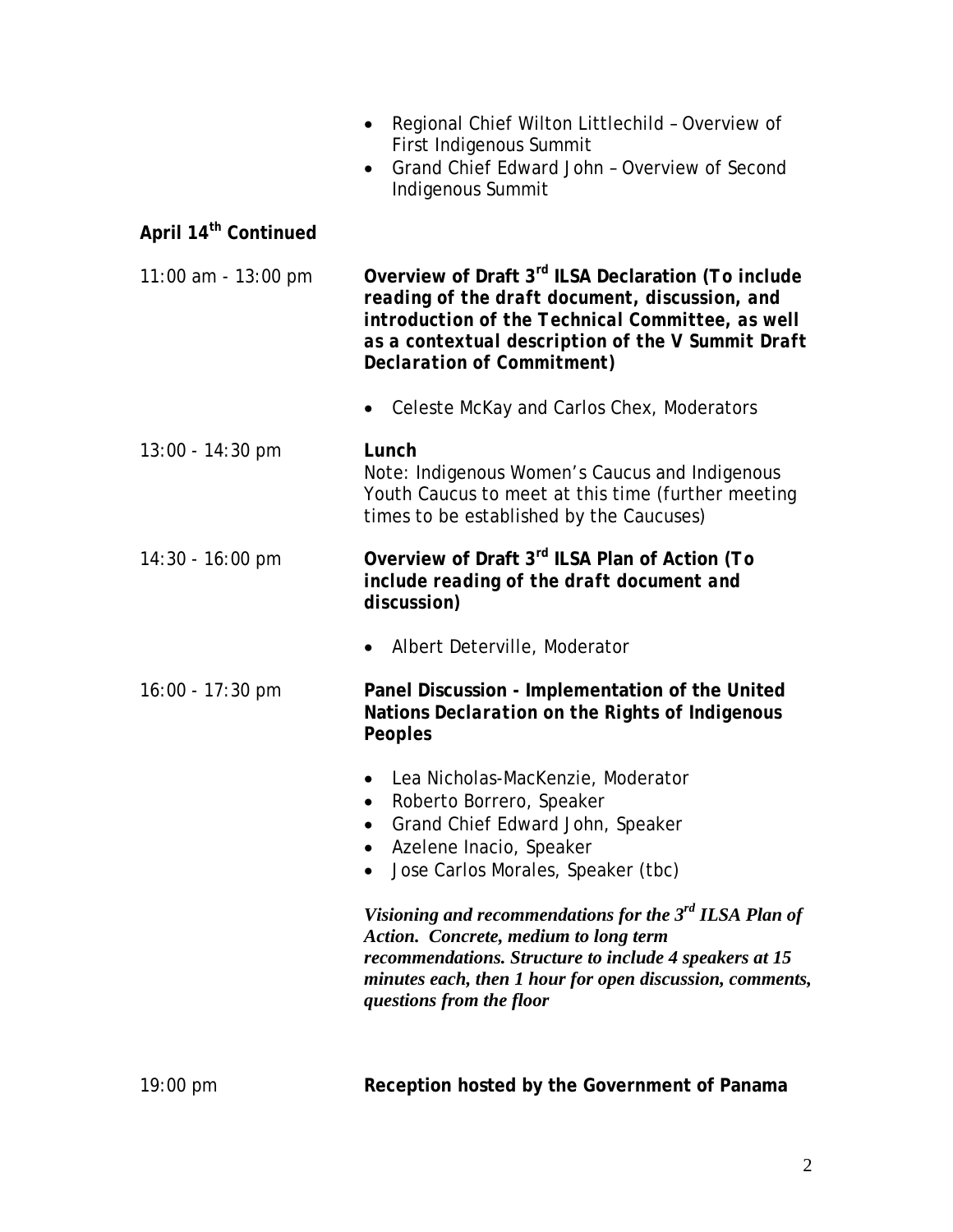## **April 15th**

| $9:00 - 11:00$ am     | Panel Discussion - Implementation of the Rights of<br>Indigenous Peoples within the OAS System                                                                                                                                                               |
|-----------------------|--------------------------------------------------------------------------------------------------------------------------------------------------------------------------------------------------------------------------------------------------------------|
|                       | OAS Draft American Declaration on the Rights of<br>Indigenous Peoples:<br>June Lorenzo, Speaker<br>Hector Heurtas, Speaker<br>Azelene Inacio, Speaker<br>$\bullet$<br>Luis Toro, Organization of American States<br>$\bullet$                                |
|                       | Proposal for a Permanent Forum on Indigenous<br>Peoples within the OAS:<br>Regional Chief Wilton Littlechild, Speaker                                                                                                                                        |
|                       | V Summit of the Americas - State Declaration and<br><b>Action Plan</b><br>Albert Deterville, Speaker                                                                                                                                                         |
|                       | Visioning and recommendations for the $3^{rd}$ ILSA Plan of<br><b>Action.</b> Concrete, medium to long term<br>recommendations. Structure to include 5 speakers at 15<br>minutes each, then 45min for open discussion, comments,<br>questions from the floor |
| 11:00 am - $13:00$ pm | Breakout Sessions: Visioning and recommendations<br>for the 3 <sup>rd</sup> ILSA Plan of Action. Concrete, medium to<br>long term recommendations                                                                                                            |

*Environment and Resource Management* Should include developments under the Rio declaration – chapter 26, the Convention on Biological diversity - article 8(j), Climate Change, and the World Intellectual Property Organization (WIPO)

Speakers:

- Albert Deterville: World Intellectual Property Organization
- Ben Powless: Climate Change
- Other speakers to be confirmed